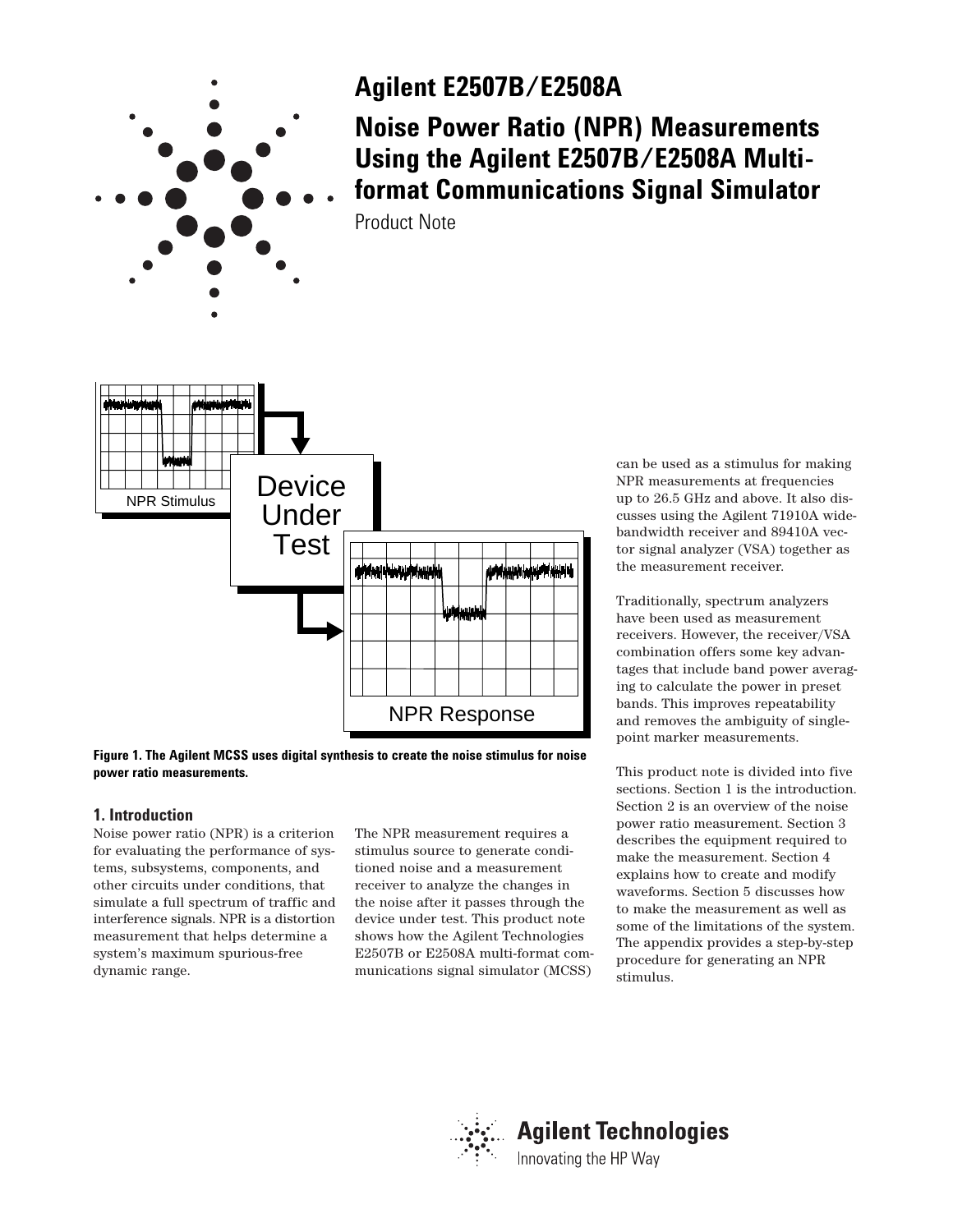# **2. NPR overview**

Introduced over 30 years ago, NPR has been and continues to be an objective measure of the intermodulation distortion (IMD) of active circuits in telecommunications. IMD is the result of non-linearities in these circuits. Intermodulation signals created by additional traffic around the frequency of interest can lead to interference and degradation of bit-error rate for the channel of interest.

NPR provides an additional level of information beyond the traditional measurements such as gain, gain flatness, and group delay. It allows the manufacturer to evaluate the performance of an amplifier or system in the presence of realistic signal conditions. After analyzing the NPR results, the manufacturer can choose the appropriate operating point of the device under test to maximize efficiency and still have an acceptable NPR. Figure 9 on page 7 shows the relationship between NPR and output power for a typical solid-state amplifier. The NPR drops to an unacceptable level well before the device reaches the P-1dB compression point.

Although there is no recognized standard for NPR, measurement of this parameter is often required in the mobile and satellite communications industries, and is being pushed down through the vendor chain to manufacturers of amplifiers and subsystems. The noise stimulus consists of white (Gaussian) noise from which a portion of the spectrum has been removed, creating a notch in the pass band of interest. This stimulus is passed



**Figure 2. Multi-format communications signal simulator**

through the device under test (DUT), and the output is monitored. Non-linearities in the DUT will lead to spectral components within the notch (presumably created by intermodulation distortion). NPR is the ratio of the power of the spectral components outside of the notch to the power of those in the notch area.

The two predominate approaches for creating the NPR stimulus are analog, using an analog noise diode conditioned with bandpass and band-reject filters to create the spectral shape of the NPR stimulus; and digital, creating a synthetic noise spectrum with a digital source, then converting the signal to analog with an ultralinear digital-to-analog converter (DAC). In the analog approach, the spectrum created is continuous and the shape of the notch is highly dependent on

the filters. The signal generated by the diode noise source is non-repeatable, resulting in long averaging times. The ability to reproduce a signal from unit to unit is dependent on the filters and is generally poor.

The digital source creates a noise spectrum that is discrete, that is, it repeats in time. To create noise, multiple CW tones are generated with close spacing in frequency and random phase relationships, resulting in a pseudo-random noise stimulus. Filtering is accomplished at the generation of the signal by turning off the tones in a specific bandwidth. This results in a spectral shape that has high repeatability. More information on the use of a digital stimulus and a comparison between analog and digital techniques can be found in the paper "Effective Evaluation of Noise Power Ratio."1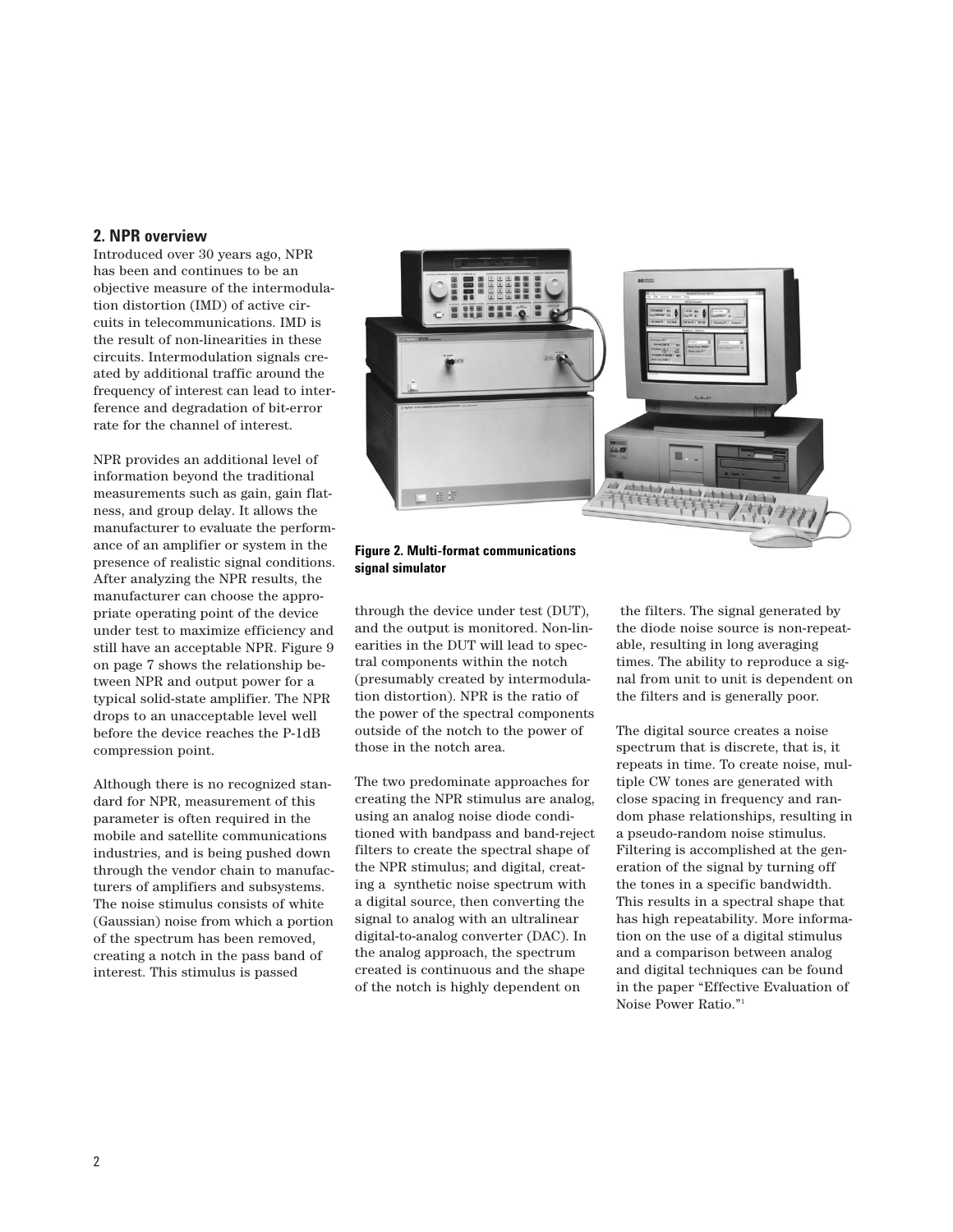## **3. The measurement system**

The Agilent E2507B or E2508A multiformat communications signal simulator (MCSS), shown in Figure 2, provides an accurate, precise, repeatable, and fast method for creating the noise stimulus required for the NPR measurement. Using digital synthesis to generate noise, the MCSS creates CW tones in the frequency spectrum at baseband (0 to 50 MHz) with the arbitrary waveform synthesizer (AWS). These tones have controllable spacing and amplitude, and the phase relationships between the tones are random. The random phase relationships result in a largely varying signal amplitude in the time domain. Due to the repeating nature of the digitally generated pseudo-random noise, the peak-to-average ratio is predictable and repeatable in time. The random phase relationship is set by selecting a specific phase seed. The phase seed identifies a starting point in digital synthesis for generating

random phases. Generating a signal using the same phase seed will always produce the same random phase set. This allows for repeatability in the peak-to-average ratio, ensuring that all of the devices under test receive the same stress from the source, and provides repeatability from system to system. The AWS uses a DAC to convert the signal from digital to analog. The baseband signal is then upcoverted to the frequency of interest and sent into the DUT. By turning the tones "On" in areas simulating noise and "Off" in notch areas, the MCSS functions as a noise source and filter to create the noise spectrum and a notch in the band of interest. By using a digital stimulus, this system provides both flexibility and repeatability when creating NPR signals.

The MCSS can be used with standard or custom upconverters for frequency coverage up to 26.5 GHz.

Traditionally, a spectrum analyzer has been used for the receiver portion of the system. The spectrum analyzer has limitations in its ability to measure the average power accurately across a fixed bandwidth. The Agilent 89440 series vector signal analyzers (VSAs) eliminate this measurement uncertainty by using band power markers to average the power in a fixed bandwidth.

Two possible configurations using the MCSS as an NPR stimulus and the VSA as a measurement system are shown in Figure 3. Figure 3a uses the downconverter supplied with the 89441A for frequencies up to 2.65 GHz with an IF measurement bandwidth of 10 MHz. Figure 3b replaces the downconverter portion of the 89441A with the 71910A modular measurement system widebandwidth receiver.



**Figure 3a. RF system**



**Figure 3b. Microwave system**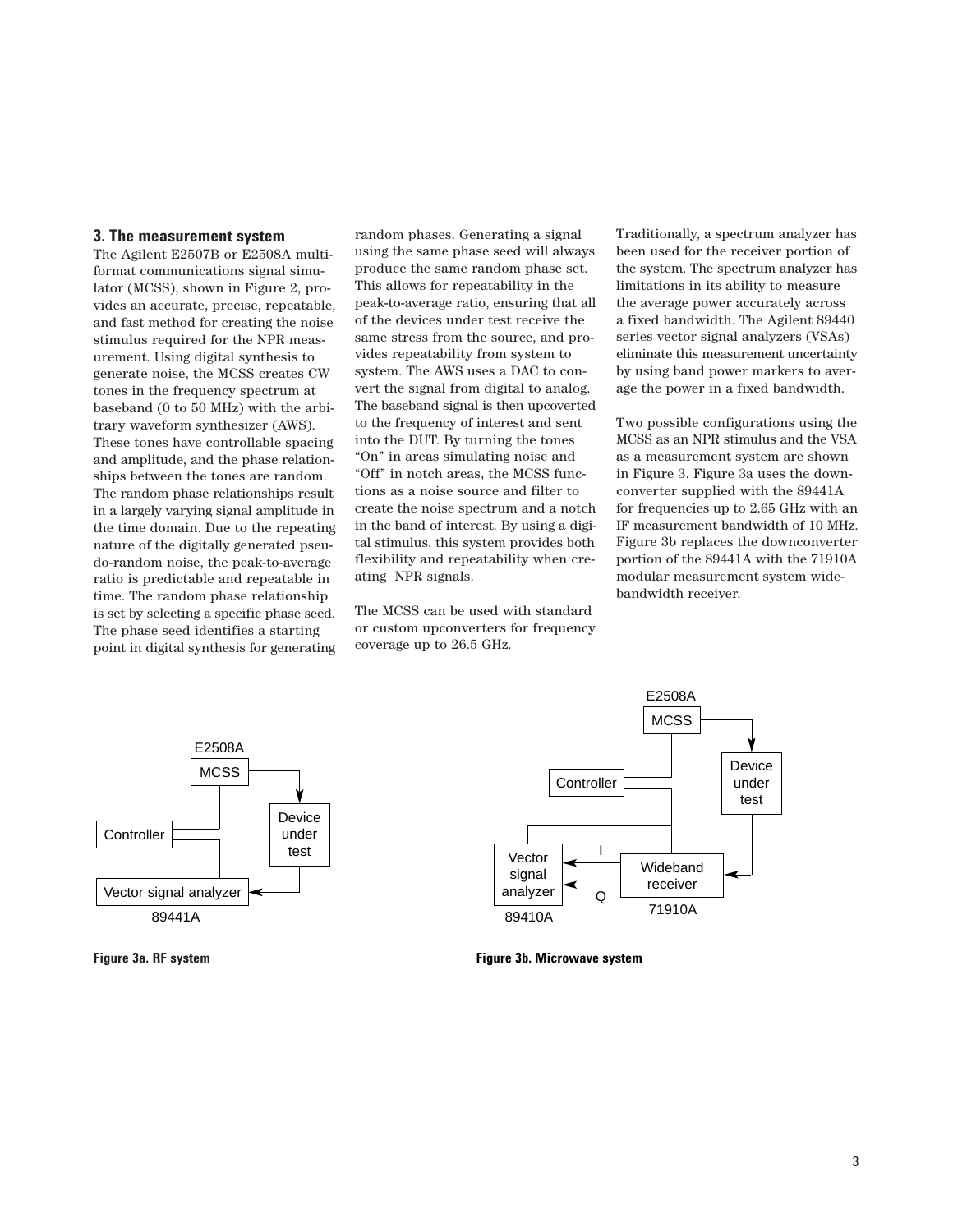

4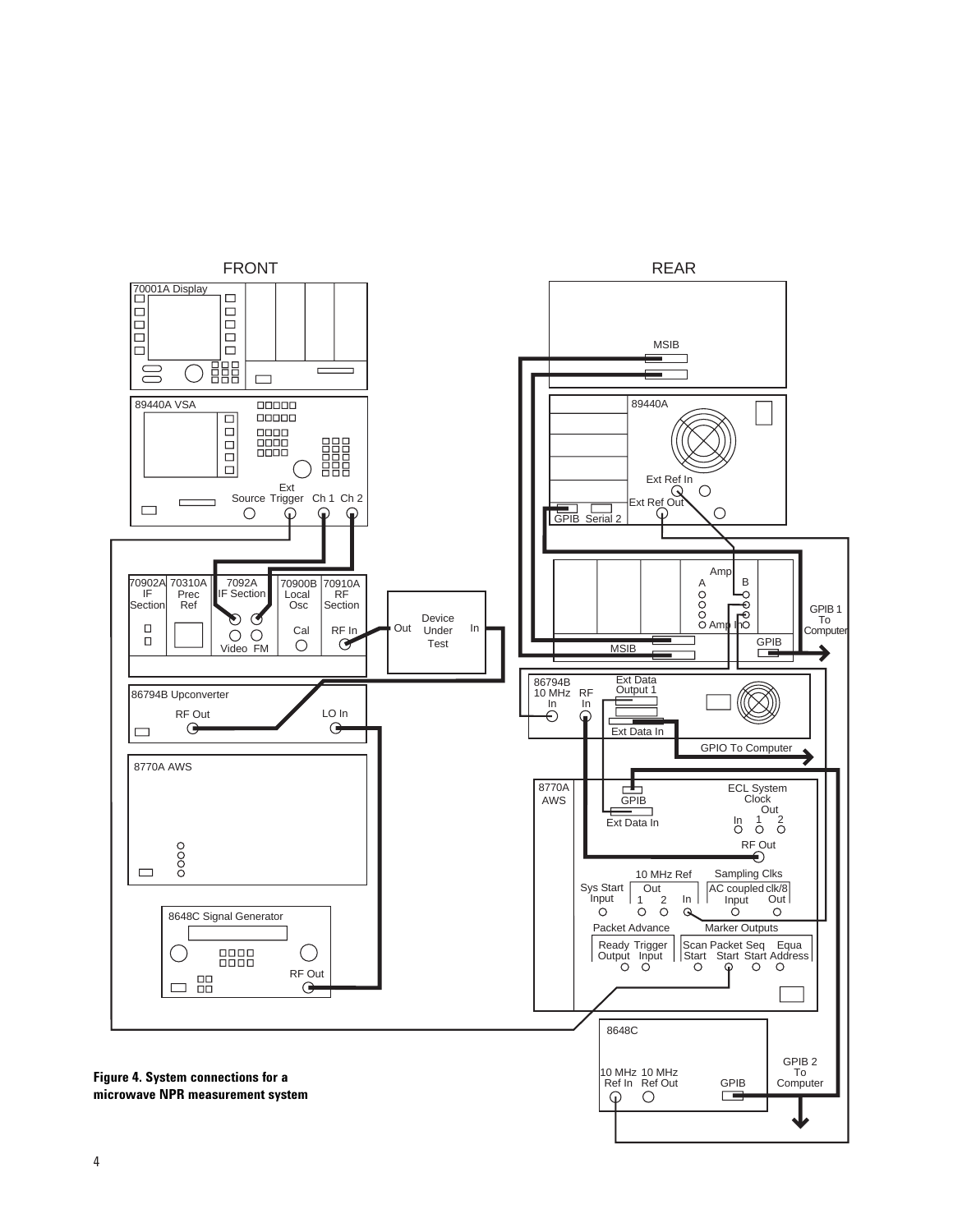This increases the frequency capability to 26.5 GHz and the IF measurement bandwidth to 20 MHz. By using the 71910A, we are able to generate the I and Q signals and send them to the VSA separately. Using the second 10 MHz input option and the I +jQ feature on the VSA, the effective bandwidth is doubled. This combination of receiver and analyzer is described in more detail in Agilent product note 89400-13.2 Table 1 is a list of equipment required to set up this configuration. The 71910A comprises a variety of modular equipment and is shipped as a unit.

## **4. Generating an NPR stimulus**

The MCSS software makes it easy to create an NPR waveform. Several degrees of flexibility are built into the application. You have complete control of the five key parameters required for creating an NPR stimulus. Center frequency, spectral bandwidth, notch depth, notch width, and total power level are all easily controlled from the Windows-like interface. Figure 5 shows an example of an NPR stimulus and its key components. MCSS allows you to control each of these parameters using the NPR application software within the

MCSS. Figure 6 shows the default screen for the NPR application. You set the center frequency for the NPR spectrum and the initial power level in the MCSS Control window. The upper frequency limit is 2.0 GHz for the E2507B, and 2.5 GHz for the E2508A. Once you generate an NPR signal, you can change its center frequency and power level in real time, that is, without generating a new NPR signal. The RF frequency and the power are set in the upconverter and do not require a new digital waveform from the DAC.

## **Table 1. Required Equipment**

| Model<br>Number        | <b>Option</b>                                               | <b>Description</b>                                    |
|------------------------|-------------------------------------------------------------|-------------------------------------------------------|
| E2508A<br>nr<br>E2507B |                                                             | Multi-format<br>communications<br>signal<br>simulator |
| 89410A                 | 1C2<br>AY7<br>AY9<br>AYA<br><b>AYB</b><br>AYH<br>UFG<br>UG7 | Vector<br>signal<br>analyzer                          |
| 71910A                 |                                                             | Wideband<br>receiver                                  |





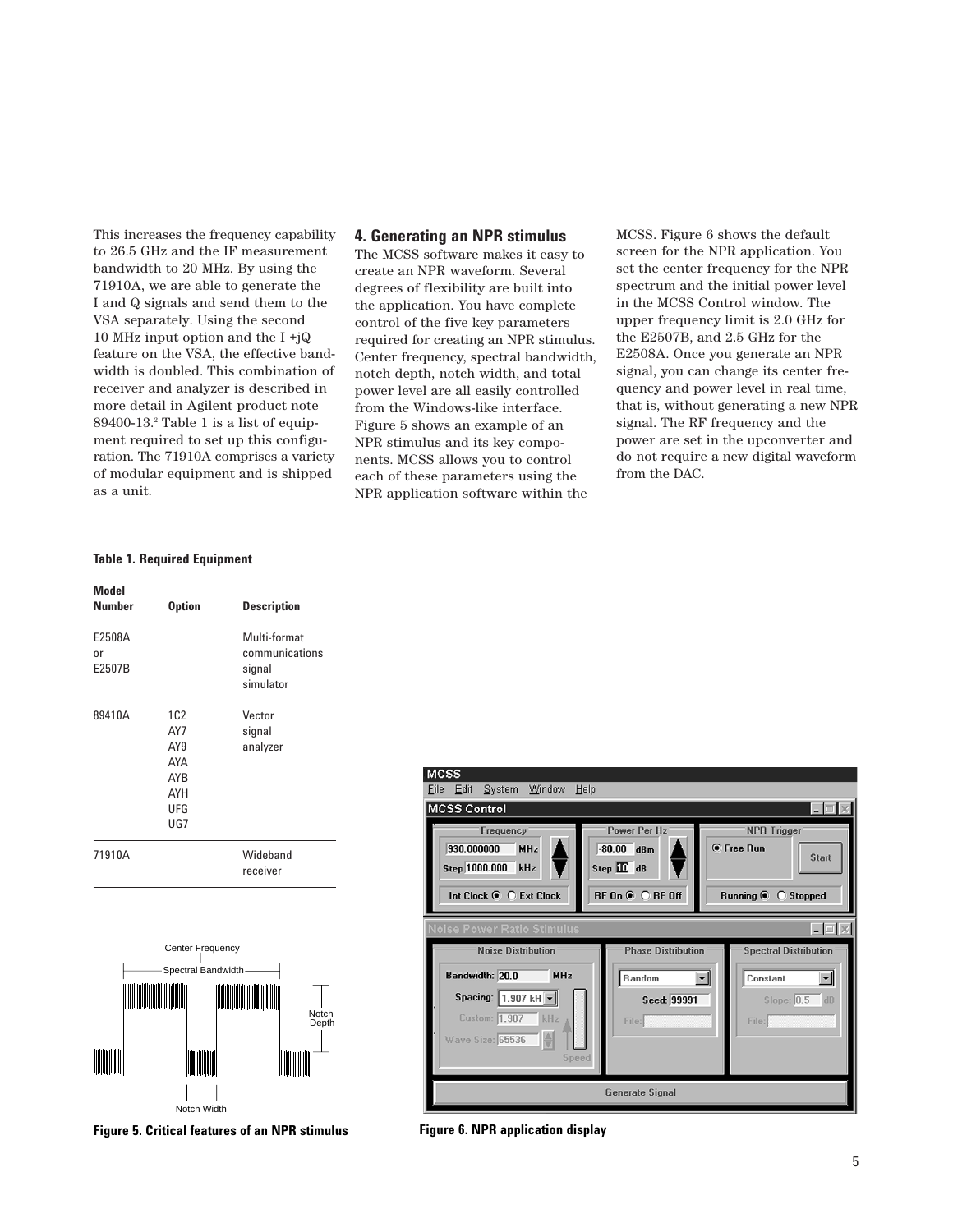By using the Noise Power Ratio Stimulus window (also shown in Figure 6), you can specify all the special signal parameters for the noise signal. These parameters include those mentioned at the beginning of this section plus the spectral density, the phase information, and any necessary amplitude shaping.

You set the bandwidth and the spectral spacing of the tones for the noise spectrum in the Noise Distribution panel of the Noise Power Ratio Stimulus window (Figure 7). You can choose bandwidths from 10 kHz to 35 MHz for the noise spectrum. Only bandwidths up to 25 MHz are recommended, however, due to possible band-edge limitations of the MCSS upconverter. For a listing of the specific bands generated by the MCSS, please refer to the technical specification for the MCSS.<sup>3</sup>

Spectral spacing is the space between the tones generated by the MCSS. These tones, generated with the phase parameters set in the Phase Distribution panel, create the noise stimulus for the NPR measurement. The default phase distribution is random. This most accurately represents Gaussian noise. (The options for phase distribution are random, parabolic, constant, and custom.)

The closer the tones are spaced, the more closely this stimulus will represent Gaussian noise. The disadvantage of smaller tone spaces is that it will increase the time required to generate a signal the first time.

Table 2 shows typical times required to generate a 20 MHz spectrum with various spectral spacings.

Figure 8 shows the Notches window. This window, usually found minimized and below or behind the stimulus window, allows control of up to ten notches. Maximize this window by either clicking on it or using the window's pull-down menu. You can set width, depth, and offset from the center frequency for each notch. The system has a 1 MHz notch at the center frequency as a default. Examples of uses for additional notches include looking at the IMD in special bands and creating CW tones in the primary notch for use as a calibration tool. The on-line help menu shows how to create multiple notches.

## **Table 2. Time Requirements for Signal Generation**

| Notches (1)     |                                      |          |        |                |  |
|-----------------|--------------------------------------|----------|--------|----------------|--|
|                 | Notch Data                           |          |        |                |  |
| 0.000000        |                                      |          |        |                |  |
|                 | Notch Offset(MHz Width(MHz Depth(dB) |          |        | <b>Status</b>  |  |
|                 | 0.000000                             | 1.000000 | 100.00 | <b>Enable</b>  |  |
| $\overline{2}$  | 0.000000                             | 1.000000 | 100.00 | <b>Disable</b> |  |
| 3               | 0.000000                             | 1.000000 | 100.00 | <b>Disable</b> |  |
| 4               | 0.000000                             | 1.000000 | 100.00 | <b>Disable</b> |  |
| 5               | 0.000000                             | 1.000000 | 100.00 | <b>Disable</b> |  |
| 6               | 0.000000                             | 1.000000 | 100.00 | <b>Disable</b> |  |
| 7               | 0.000000                             | 1.000000 | 100.00 | <b>Disable</b> |  |
| 8               | 0.000000                             | 1.000000 | 100.00 | <b>Disable</b> |  |
|                 |                                      |          |        |                |  |
| Generate Signal |                                      |          |        |                |  |

| <b>Noise Power Ratio Stimulus</b> |                           |       |  |
|-----------------------------------|---------------------------|-------|--|
|                                   | <b>Noise Distribution</b> |       |  |
| Bandwidth: 20.0<br><b>MHz</b>     |                           |       |  |
| Spacing:                          | 1.907 kH •                |       |  |
| Custom:                           | 7.629 kHz<br>3.815 kHz    |       |  |
| Wave Size: 954 Hz                 | 1.907 kHz                 |       |  |
|                                   | 477 Hz<br>238 Hz<br>ustom | Speed |  |

**Figure 7. Noise Distribution panel Figure 8. Notches window**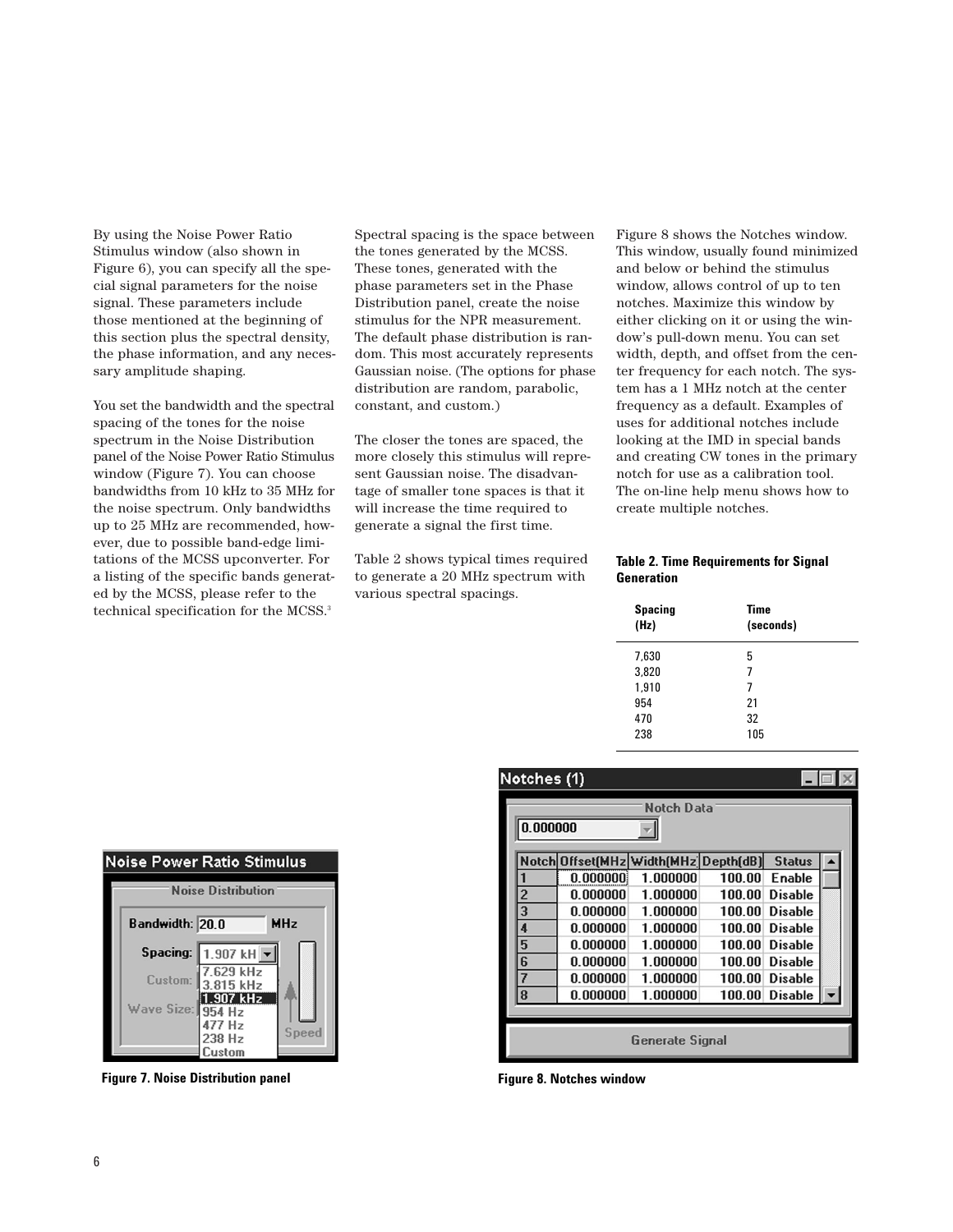Clear definition of notch edges makes repeatable and accurate measurements inside the notch possible. Unlike the analog method, which can have rounded notch edges as a result of filter shaping, the digital techniques used in the MCSS create the notch by turning off the tones in the notch area. This creates the "brick wall" effect seen in the NPR stimulus. Figure 10 shows the sharpness of the notch wall created by the MCSS. The maximum achievable notch depths vary depending on the width of the noise spectrum and the width of the notch. For a 30 MHz spectral bandwidth with a 1 MHz notch, typical notch depth is 38 dB. With narrower spectrums, you can obtain notch depths as great as 50 dB. This depth creates a baseline for the measurement. Figure 9 shows the baseline of the MCSS for the conditions given by flattening out the NPR curve in the –40.0 to –36.0 dBm power-input range. In this situation, the NPR baseline reading is 38.0 dB.

It is desirable to have the input signal's NPR at least 10 dB lower than the NPR of the device under test. This ensures that the effect of the input signal is negligible when measuring the DUT's NPR.4

A consideration for setting notch width is the number of IMD products present in the notch. IMD products, or tones, in the notch are a result of intermodulation distortion from the spectrum being generated outside of the notch. As the notch width decreases, the number of IMD tones in the notch decreases to a point where there are too few IMD products in the notch to accurately calculate the average power. If narrow notch widths are required, compensate by decreasing the spacing of the generated tones and increasing the width of the notch that is used to calculate the average power. The use of the band power marker feature of the VSA, discussed further in Section 5 of this document, simplifies this process. A 10 kHz notch, the smallest recommended notch width with a tone spacing of 238 Hz, will have 42 tones in the notch. (See the Appendix for a step-by-step procedure for generating an NPR stimulus signal.)

## **5. Making the measurement**

After signal generation, perform the measurement analysis with the receiver and analyzer listed in Section 3 of this document. The most important advantage of using the Agilent 89410A vector signal analyzer is the band power marker feature, which averages the power over a specific bandwidth. This improvement over a typical spectrum analyzer measurement removes the guesswork associated with a single marker and its relative placement.

The graph shown in Figure 9 shows NPR vs average input power. This data, taken with the system setup shown in Figure 3b (page 3), shows the relationship between NPR and input power. The signal was set up with a 30 MHz bandwidth and a 1 MHz notch. The band power marker feature, with a spacing of 300 kHz, was used to capture the average power for the measurement. Output power, shown on the second Y-axis, was taken with a single CW tone generated by the MCSS multitone application and a power meter using an average-power sensor. The graph shows the rate at which the NPR drops off as power into the DUT is increased. The power out curve shows that the NPR has dropped to a very low level (less than 12 dB) while the power out is still in the linear region.



**Figure 9. NPR measurement using a 30 MHz noise spectrum at 850 MHz center frequency with a 1 MHz notch width**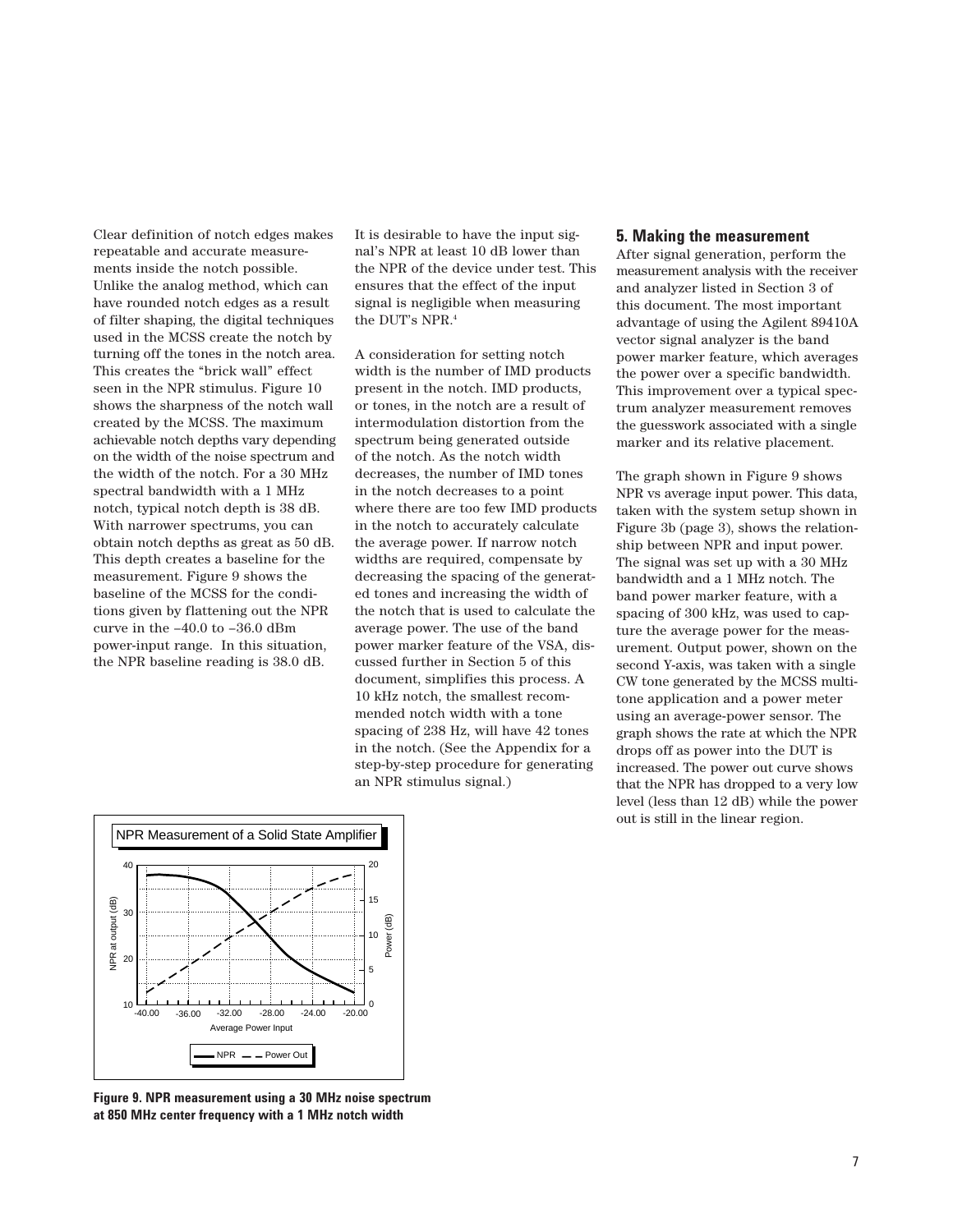The setup for the receiver and the VSA, listed in Tables 3 and 4, uses the 71910A set to the receiver mode as a downconverter for the VSA. This allows the usable bandwidth of the 89410A to be expanded to 20 MHz by splitting the I and Q output to two channels. Video averaging is used with 32 samples at each input power setting to smooth the display. The center frequency of the receiver is offset from the MCSS center frequency by 1 MHz to ensure that the zero crossover point created by the VSA in the receiver mode is moved out of the notch.

To calculate NPR, measure the average power in the noise spectrum and the average power in the notch. The NPR shown in Figure 9 was calculated from data taken with the band power markers spaced 300 kHz apart. Figure 10 shows the VSA display with the markers activated. In this case, 30% of the notch floor was used in the power measurement. For a 1 MHz notch, the width of the band power markers should not be less than 25% of the notch width. Marker widths between 30% and 60% will yield less than 0.3 db difference in the final NPR number. The bandwidth of the marker must be the same for both the in-notch reading and the noise reading.

For narrow notch widths, it may be necessary to have more than 50% of the notch inside the band power markers to ensure that sufficient IMD tones are captured to make a valid average power reading.



**Figure 10. Using the band power markers to calculate the NPR**

**Table 3. Setup Requirements for the Agilent 71910A**

| User                              | <b>Receiver Mode</b>                                 |  |
|-----------------------------------|------------------------------------------------------|--|
| <b>Frequency</b>                  | <b>MCSS</b> center<br>frequency - 500 kHz            |  |
| IF Gain.<br><b>RF</b> attenuation | Appropriate<br>level to avoid<br>overdriving the VSA |  |
| <b>IF Bandwidth</b>               | 100 MHz                                              |  |

## **Table 4. Setup Requirements for the Agilent 89410A VSA**

| <b>Marker function</b><br><b>Band center</b><br><b>Bandwidth</b><br>Marker | Band power marker on<br>$-500$ kHz<br>300 kHz<br>Off | Band power marker on<br>500 kHz<br>300 kHz<br>Off |  |
|----------------------------------------------------------------------------|------------------------------------------------------|---------------------------------------------------|--|
|                                                                            | Trace A                                              | Trace B                                           |  |
| Display                                                                    | 2 Grids                                              |                                                   |  |
| Num avg                                                                    | 32 or more                                           |                                                   |  |
| Averaging                                                                  | On                                                   |                                                   |  |
| Input                                                                      | $50$ ohm                                             |                                                   |  |
| Input coupling                                                             | DC on both channels                                  |                                                   |  |
| Main window                                                                | Flat top                                             |                                                   |  |
| Num freg pts                                                               | 1.601                                                |                                                   |  |
| <b>Res BW</b>                                                              | 10 kHz                                               |                                                   |  |
| Freq span                                                                  | $2.5$ MHz                                            |                                                   |  |
| Receiver                                                                   | IF Section ch1-j*ch2                                 |                                                   |  |
| <b>Instrument Mode</b>                                                     | Vector                                               |                                                   |  |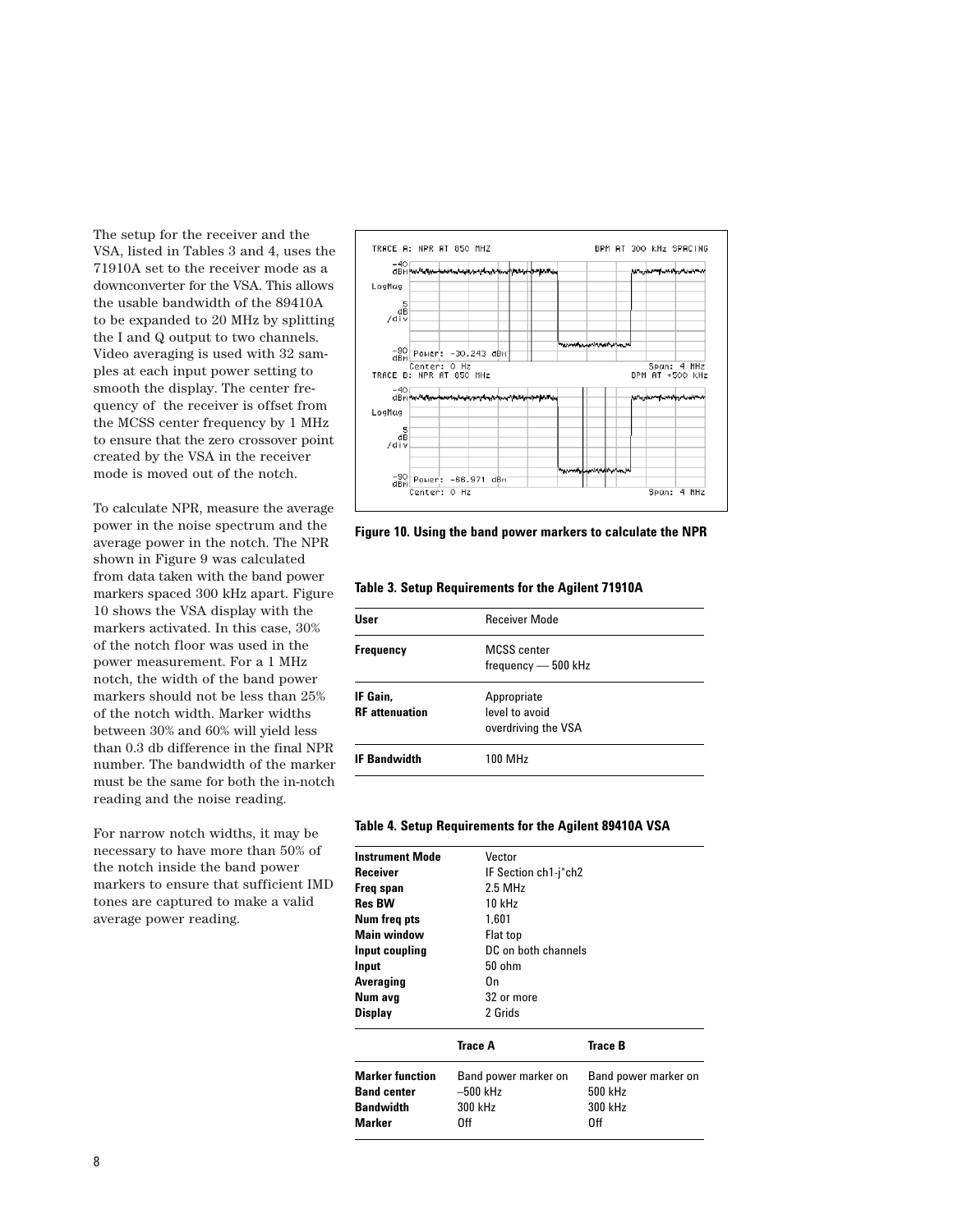Insufficient IMD products in the notch will result in a very irregular notch bottom, making average power readings difficult.The measurement area may be any place inside the notch that is not affected by the resolution bandwidth (RBW) of the analyzer. That is, the measurement must be away from the walls of the notch. For accurate measurements, the measurement area should be at least 5 RBW bandwidths away from the notch edge to ensure a correct average power reading.4

The difference (in dB) between the average power in the noise spectrum and the average power in the notch is the NPR. The NPR for the example in Figure 10 is 36.7 dB.

Care must be exercised when using this configuration to avoid overdriving the input to the VSA. Manually adjust the IF gain and RF attenuation to keep the power level constant. This can be accomplished by setting the gain of the receiver so that the over power light on the VSA comes on, then backing the IF gain of the receiver down 1 dB per step until the over power light goes off. This indication should be monitored each time you change the power to the device under test.

Set up the VSA with the number of frequency points set to 1,601 and video averaging "On" with at least 32 sample sweeps. After changes are made to the DUT, press the "Meas Restart" button on the VSA to take a new measurement.

## **Conclusion**

Noise power ratio measurements with the MCSS provide a level of real-life simulation that is unmatched by other techniques. The simple, straightforward windows of the software interface reduce the time required to make a measurement. Changing frequencies, changing power levels, and adding or changing notch parameters such as width and location is quickly accomplished.

The digitally generated stimulus is highly repeatable, removing ambiguity and uncertainty from the measurement.

By simplifying the NPR measurement and making it repeatable, the MCSS transforms it from an uncertain and time-consuming measurement to a reliable tool that can be used throughout the manufacturing process.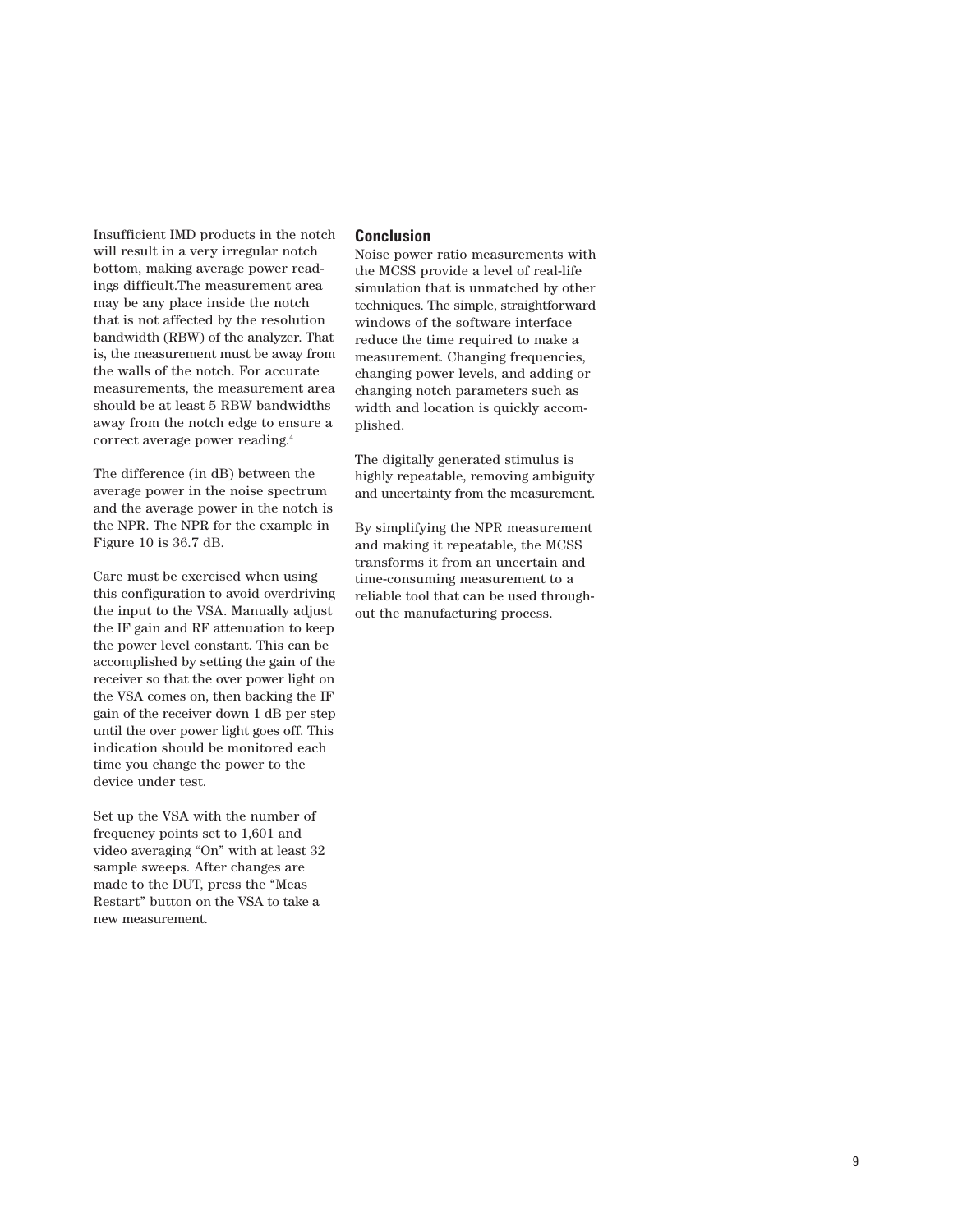# **Appendix**

## **Signal generation using the MCSS**

The MCSS is shipped with the NPR application installed. The following is a procedure for generating an NPR stimulus signal with this application.

For additional information on the MCSS and its setup, refer to the online help program included with the system software.

1) Launch the NPR application by double-clicking on the NPR icon. Figure 6 (page 5) shows the default screen for NPR signal generation.

## **Table 5. Frequency Bands for the MCSS**

| <b>Frequency</b><br>(MHz) | E2507B | E2508A |
|---------------------------|--------|--------|
| 800-1000                  | Yes    | Yes    |
| 1400-1600                 | Yes    | Yes    |
| 1600-1800                 | Yes    | Yes    |
| 1800-2000                 | Yes    | Yes    |
| 2100-2300                 | N٥     | Yes    |
| 2300-2500                 | N٥     | Yes    |

2) Input the appropriate center frequency for the noise spectrum in the MCSS Control window. (Table 5 shows the possible frequency ranges for the MCSS. Inputs must be in MHz.)

3) Input the appropriate starting power level in the MCSS Control window.

**Note:** The NPR application allows the signal power to be entered as Average Power or as Power per Hz. Doubleclick on either of these labels to toggle between the two. The MCSS system can generate a signal with 0.1 dB resolution. However, the signal power level is changed with a 1 dB step attenuator. Finer resolution requires that you regenerate the signal each time after setting the new level.

4) Set the bandwidth for the noise spectrum. The bandwidth for the spectrum may be any value from 10 kHz to 40 MHz. However, the maximum warranted bandwidth for the noise power ratio application is 25 MHz. Bandwidths larger than 25 MHz may result in rolloff of power at the band edge (see Table 5). If the rolloff as viewed on the VSA is not evident, or is not considered a problem, than wider bandwidths may be used.

5) Set the spacing for the noise tones generated by the MCSS.

**Note:** When selecting "Custom" spacing, the "Custom" and "Wavesize" windows will become active. You can specify the custom spacing by either of these two windows. If you are going to import this signal into the dynamic signal environment (DSE), you must set a specific wave size (or file size). All files used in the DSE must be either the same size or an integer multiple of the shortest file size being used. More information on this is available in the DSE help menu.

The "Speed Bar" is an indicator for the approximate time needed to produce the currently defined noise signal. The bar represents approximately 16 minutes on a 66 MHz 486 PC. A solid green bar all the way to the top indicates that the current signal can be generated very quickly (usually in only a few seconds). A green bar that fills only  $1/2$  of the indicator means that the signal will take about 8 minutes to generate. The indicator is not accurate in the lower  $\frac{1}{4}$  of the range. Green bars below the  $\frac{1}{4}$  level indicate up to an hour for generation time. Red bars mean that an hour or more may be needed. Depending on the number of points in the noise waveform (Wavesize), the signal could take many hours or even days to generate.

6) Set the phase distribution and spectral distribution in the appropriate panels as desired. The on-line help menu contains in-depth descriptions of each of the options. The default phase distribution is random.

7) Create the notch. Double-click on the Notches icon or select the Notches window from the pull-down menu. This icon is usually located below or behind the NPR Stimulus window. Figure 8 shows the Notches window. Maximize the Notches window. The top of the Notches window will display how many notches are activated.

8) Set the specific criteria required for each notch. Notch offset, width, depth, and status are set in the Notches window. The on-line help menu contains an in-depth description of each option. One notch at the center frequency with a 1 MHz width is set as a default.

9) Generate the signal by clicking on the Generate Signal.

**Note:** Once the signal is generated, the parameters in the MCSS Control window can be changed in real time, that is, without generating a new signal. Any parameters modified in the NPR Stimulus or Notches windows will not take effect until a new signal is generated.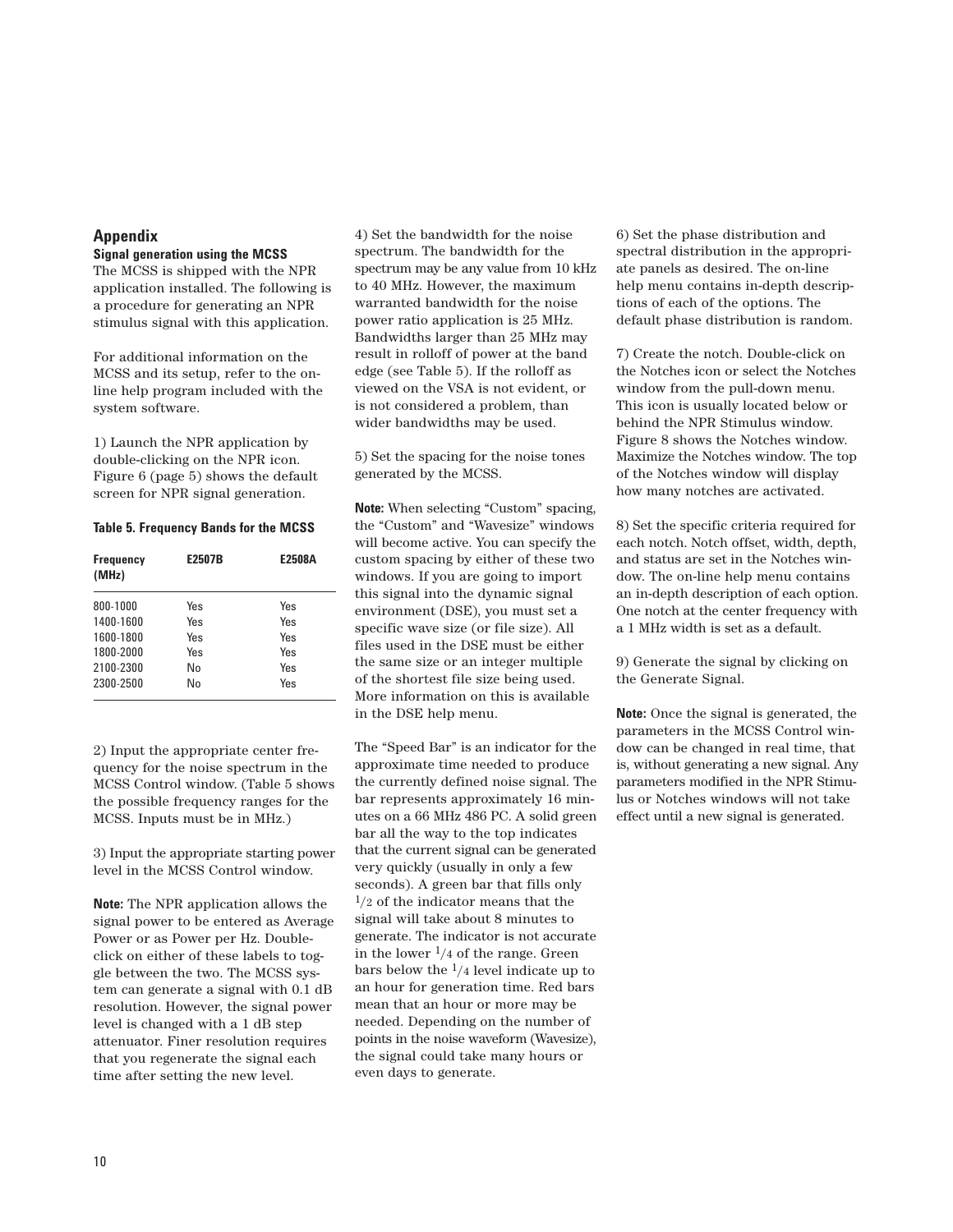# **References**

1. "Effective Evaluation of Noise Power Ratio." Rolly Hassun, Hewlett-Packard, Oct. 1996.

2. *Extending Vector Signal Analysis to 26.5 GHz with 20 MHz Information Bandwidth.* Agilent Product Note 89400-13, Oct. 1995.

*3. Agilent E2507B/2508A Models 60 and 100* Data Sheet. Literature number 5964-1603E.

4. "Evaluating IRIDIUM® Amplifiers with a New Noise Power Ratio Technique."5 Proceedings of the Second Annual Wireless Symposium, Steven E. Yates, Feb. 1994.

<sup>5.</sup> IRIDIUM® is a U.S. registered trademark and servicemark of IRIDIUM, Inc.